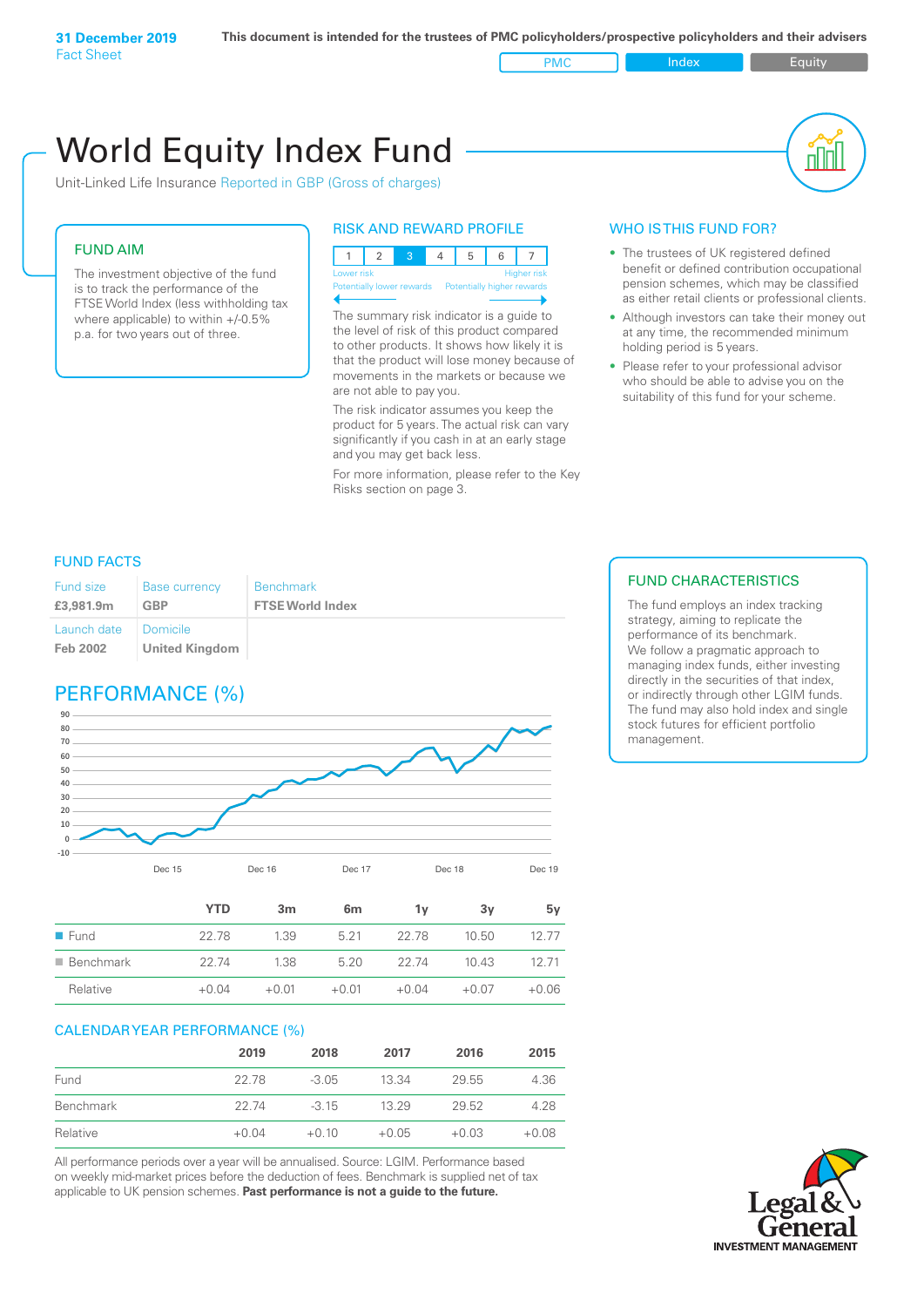## PORTFOLIO BREAKDOWN

All data source LGIM unless otherwise stated. Totals may not sum due to rounding. In order to minimise transaction costs, the Fund will not always own all the assets that constitute the index and on occasion it will own assets that are not in the index.



## SECTOR (%)

| $\blacksquare$ Financials  | 20.5 |
|----------------------------|------|
| ■ Technology               | 17.3 |
| $\blacksquare$ Industrials | 13.3 |
| $\blacksquare$ Health Care | 11.7 |
| ■ Consumer Goods           | 11.1 |
| ■ Consumer Services        | 11.1 |
| $\Box$ Oil & Gas           | 5.0  |
| ■ Basic Materials          | 4.0  |
| $\blacksquare$ Utilities   | 3.3  |
| $\Box$ Other               | 27   |
|                            |      |



| $\blacksquare$ Large     | 81.8 |
|--------------------------|------|
| $\blacksquare$ Mid       | 18.2 |
| $\blacksquare$ Undefined | O O  |

■ Top 10 holdings 12.7% Rest of portfolio 87.3% No. of holdings in fund 2,752 No. of holdings in index 2,582

| Apple Inc                | 28             |
|--------------------------|----------------|
| Microsoft Corp           | 25             |
| Amazon Com Inc           | 16             |
| Facebook                 | 1 <sub>0</sub> |
| JPMorgan Chase & Co      | O 9            |
| Alphabet CI C            | 09             |
| Alphabet CI A            | 0 S            |
| Johnson & Johnson        | 0 S            |
| Visa Inc Class A         | 0 7            |
| Procter & Gamble Company |                |
|                          |                |

## COUNTRY (%)

|   | <b>United States</b> | 58.7 |  |
|---|----------------------|------|--|
|   | Japan                | 8.3  |  |
| 4 | United Kingdom       | 5.4  |  |
|   | France               | 3.4  |  |
|   | Canada               | 2.9  |  |
| G | Switzerland          | 2.9  |  |
|   | Germany              | 2.7  |  |
|   | Australia            | 2.3  |  |
|   | Korea                | 1.5  |  |
|   | Other                | 11.8 |  |
|   |                      |      |  |



The Index Fund Management team comprises 25 fund managers, supported by two analysts. Management oversight is provided by the Global Head of Index Funds. The team has average industry experience of 15 years, of which seven years has been at LGIM, and is focused on achieving the equally important objectives of close tracking and maximising returns.